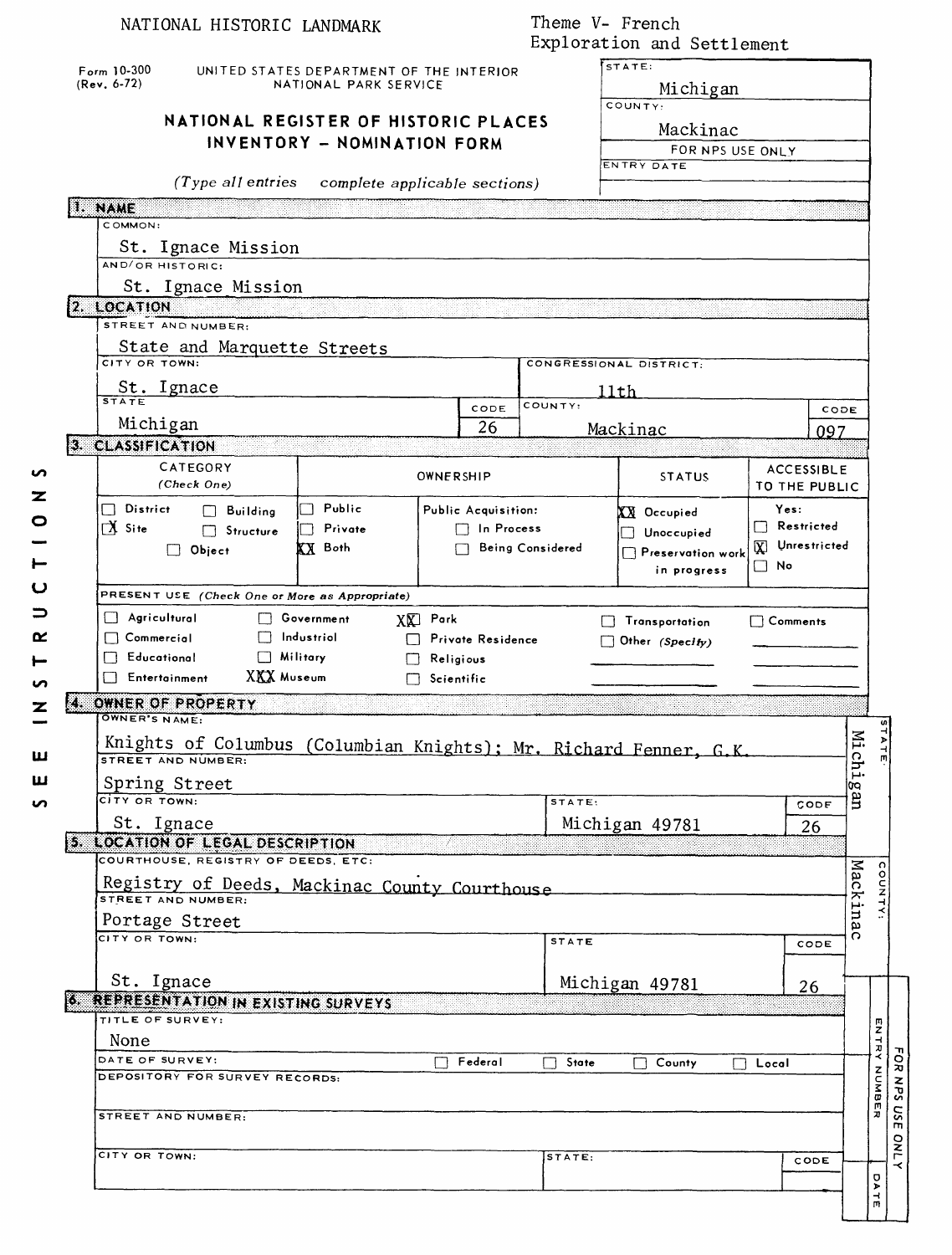| 7. DESCRIPTION                                                                                                                                                                                                                                                                                                                                                             |                  |             |                  |              |                 |                                                                                                                                                                                                                                                                                                                                                                                                                                                                     |
|----------------------------------------------------------------------------------------------------------------------------------------------------------------------------------------------------------------------------------------------------------------------------------------------------------------------------------------------------------------------------|------------------|-------------|------------------|--------------|-----------------|---------------------------------------------------------------------------------------------------------------------------------------------------------------------------------------------------------------------------------------------------------------------------------------------------------------------------------------------------------------------------------------------------------------------------------------------------------------------|
|                                                                                                                                                                                                                                                                                                                                                                            |                  |             |                  | (Check One)  |                 |                                                                                                                                                                                                                                                                                                                                                                                                                                                                     |
| <b>CONDITION</b>                                                                                                                                                                                                                                                                                                                                                           | $\Box$ Excellent | $\Box$ Good | $XX$ Foir        | Deteriorated | $\Box$ Ruins    | Unexposed                                                                                                                                                                                                                                                                                                                                                                                                                                                           |
|                                                                                                                                                                                                                                                                                                                                                                            | XX Altered       | (Check One) | <b>Unaltered</b> |              |                 | (Check One)                                                                                                                                                                                                                                                                                                                                                                                                                                                         |
| DESCRIBE THE PRESENT AND ORIGINAL (If known) PHYSICAL APPEARANCE                                                                                                                                                                                                                                                                                                           |                  |             |                  |              | <b>XX</b> Moved | [X] Original Site                                                                                                                                                                                                                                                                                                                                                                                                                                                   |
| was then called St. Ignace. Very little is known of the very first<br>that it must have been a cedar bark, Indian type structure. The first<br>permanent chapel was a simple log cabin. Through archaeological<br>excavations some idea of the dimensions of the structure have been<br>determined.<br>was lost. Between 1705 and 1837 there was no mission at St. Ignace. |                  |             |                  |              |                 | The Marquette Mission was first located on Mackinac Island. Shortly after<br>Father Marquette had assumed control he moved the site across the Straits<br>of Mackinac to the northern peninsula of Michigan. The entire peninsula<br>structure built to house a place of worship but it is generally accepted<br>Before leaving for Quebec Father Carheil burned this mission. With the<br>destruction of the mission, the marker for the grave of Father Marquette |
| and Indians who remained in the area. It was not until 1837 that a new<br>chapel was built at St. Ignace.                                                                                                                                                                                                                                                                  |                  |             |                  |              |                 | Priests came down from Canada to serve the sacraments to those Frenchmen                                                                                                                                                                                                                                                                                                                                                                                            |
| Located approximately one mile south of the original Marquette Mission                                                                                                                                                                                                                                                                                                     |                  |             |                  |              |                 | site, this second mission is generally considered a continuation of the<br>original mission at St. Ignace. An old photograph of the Second Mission<br>clearly shows that only minor alterations have taken place. A one story<br>structure, the mission was graced with a small porch. A wing was located<br>on the northeast corner of the building. This section was most probably<br>the pastor's residence. Atop its gabled roof was a small wooden steeple.    |
| Some record of modifications and additions does exist. Reverend A. I.<br>the front.<br>discontinued due to the completion of the St. Ignatius Loyola Church.                                                                                                                                                                                                               |                  |             |                  |              |                 | Rezek accounts that between 1882-85 John Cebul lengthened the church to<br>In 1889-90, Father H. J. Rousseau enlarged the sanctuary by<br>removing the walls to the old residence. In 1904, use of this church was                                                                                                                                                                                                                                                  |
| the steeple which once set atop the church. Double doors open to the<br>and is operated by the Knights of Columbus. Displays of recent<br>most interesting displays is the remains of a typical boat used during<br>the period.                                                                                                                                            |                  |             |                  |              |                 | The second St. Ignace Mission is a simple building of one story height with<br>a gabled roof, and wooden clapboard siding. A wooden cross has replaced<br>auditorium. At the rear of the building is a modest alter, doors located<br>on either side of the alter lead outside. The church is used as a museum<br>archaeological findings at St. Ignace sit along the interior. One of the                                                                          |
| of St. Ignace sits adjacent the mission. The Marquette grave site is<br>located in the southwest corner of the park.                                                                                                                                                                                                                                                       |                  |             |                  |              |                 | In 1954 the mission was moved from its location at State and Portage to<br>the site of the first Marquette Mission. A small park owned by the city                                                                                                                                                                                                                                                                                                                  |
|                                                                                                                                                                                                                                                                                                                                                                            |                  |             |                  |              | (Continued)     |                                                                                                                                                                                                                                                                                                                                                                                                                                                                     |
|                                                                                                                                                                                                                                                                                                                                                                            |                  |             |                  |              |                 |                                                                                                                                                                                                                                                                                                                                                                                                                                                                     |

 $\overline{a}$ m  $\blacksquare$ z  $\overline{a}$  $\rightarrow$  $\overline{\bm{z}}$  $\overline{\phantom{a}}$  $\Omega$  $\overline{\phantom{0}}$ - $\circ$  $\overline{\mathbf{z}}$  $\bullet$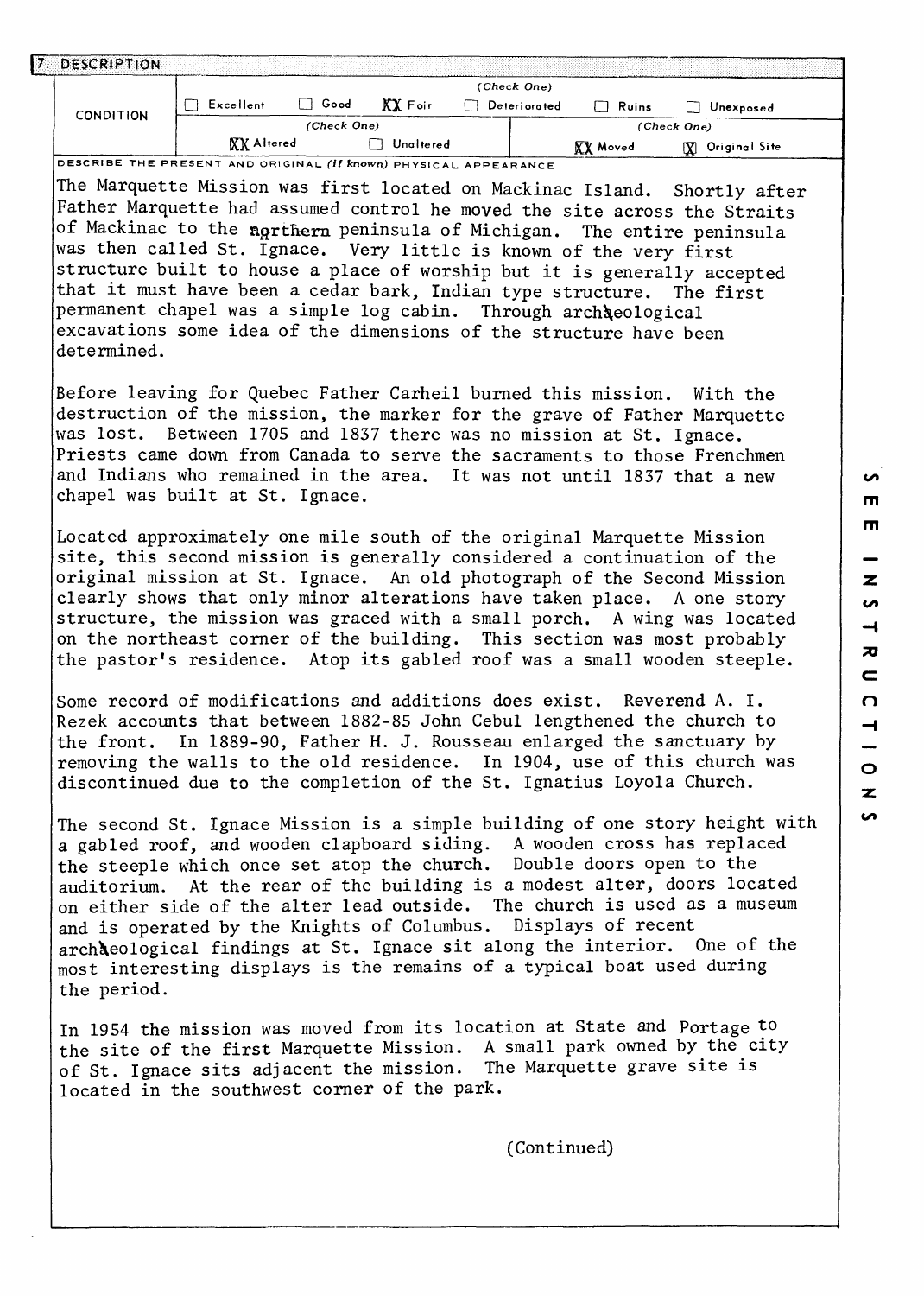| PERIOD (Check One or More as Appropriate)                |                      |                       |                 |
|----------------------------------------------------------|----------------------|-----------------------|-----------------|
| Pre-Columbion                                            | 16th Century         | 18th Century<br>ΓXΙ.  | 20th Century    |
| 15th Century                                             | XX 17th Century      | 19th Century          |                 |
| SPECIFIC DATE(S) (If Applicable and Known)               |                      | 1671-1904             |                 |
| AREAS OF SIGNIFICANCE (Check One or More as Appropriate) |                      |                       |                 |
| Abor iginal                                              | Educotion            | Political             | Urban Planning  |
| Prehistoric                                              | Engineering          | ΓXΊ.<br>Religion/Phi- | Other (Specify) |
| Historic<br>$\mathsf{L}$                                 | Industry             | losophy               |                 |
| Agriculture                                              | Invention            | Science<br>Ιì         |                 |
| Architecture                                             | Landscape            | Sculpture             |                 |
| Art                                                      | Architecture         | XXI Social/Human-     |                 |
| Commerce                                                 | Literature<br>$\Box$ | itorian               |                 |
| Cammunications                                           | Military<br>Ιi       | Theater               |                 |
| Conservation                                             | Music                | Transportation        |                 |

**STATEMENT OF SIGNIFICANCE**

The Church, in numerous instances in New France, preceded the army, and in 1671, ten years before the erection of the first Fort Michilimackinac, Father Jacques Marquette helped to establish a mission in the Straits of Mackinac Region. He and another priest, Father Dablon, created a chapel on Mackinac Island, the first in that area. Various causes induced the mission builders to transplant the mission from the island to where the present site of St. Ignace is located, and it, along with the rise of a fort and the fur trade, increased French power and influence in northern Michigan.

Following the establishment of the mission at St. Ignace, the indomitable Pere Marquette roamed far and wide over the vast, unknown lands below the Great Lakes, but apparently never forgot the chapel at the Straits of Mackinac. When he died in 1675 near Ludington, Michigan, he expressed a desire to be buried at St. Ignace, but was first interred near Ludington. Subsequently, in 1677, Indian admirers exhumed his remains and carried them to the mission on the straits, where he was again buried; this time beneath the log chapel. A disastrous fire in 1705 levelled the chapel and the location was lost, until it was inadvertently discovered in 1877. Following the grave's discovery, a marble statute was built over the site.

#### History

In the winter of 1670 Father Claude Dablon established the first mission on the Straits of Mackinac located then on Mackinac Island. In probably a simple cedar bark, Indian type dwelling, Father Dablon commenced the arduous task of bringing Christianity into the region of the old French Northwest. In the subsequent year, 1671, Father Marquette, with the assistance of his Huron followers, opened another mission on Mackinac Island at the site of the original Dablon mission, which had evidently been lost the preceding year. Yet, by the fall of 1671, Father Marquette had decided to relocate his mission on the northern peninsula of Michigan then called St. Ignace.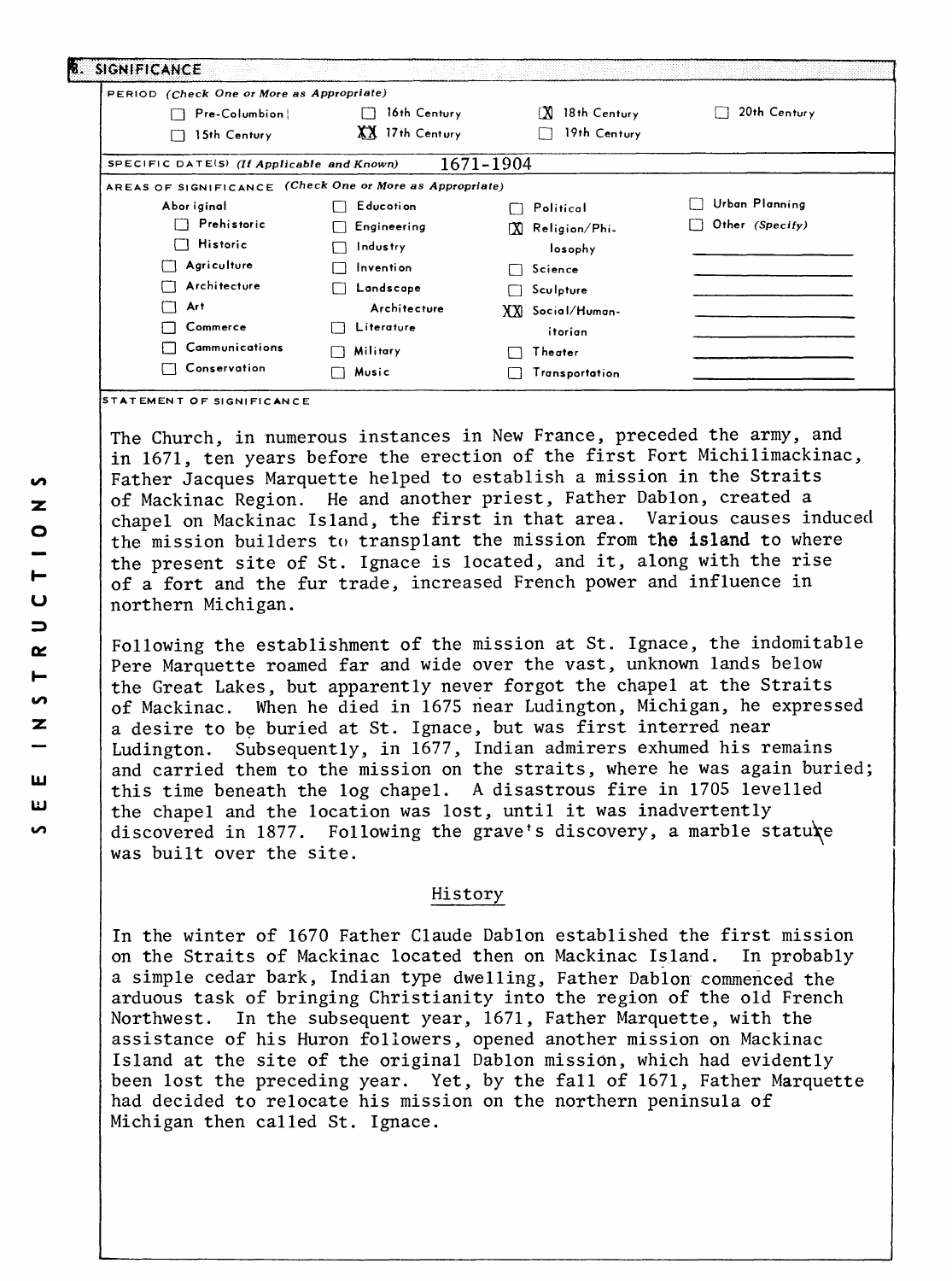|                  | 9. MAJOR BIBLIOGRAPHICAL REFERENCES                                                                                              |                |                                                                                     |  |  |  |  |  |  |
|------------------|----------------------------------------------------------------------------------------------------------------------------------|----------------|-------------------------------------------------------------------------------------|--|--|--|--|--|--|
|                  | Kellogg, Louis P., The French Regime in Wisconsin and the Northwest, Volumn                                                      |                |                                                                                     |  |  |  |  |  |  |
|                  | I of Wisconsin History Series (Madison 1925).<br>Michilimackinac, Compiled by the Michilimackinac Historical Society and         |                |                                                                                     |  |  |  |  |  |  |
|                  | Published by the Mackinac County Chamber of Commerce, 1958.                                                                      |                |                                                                                     |  |  |  |  |  |  |
|                  | Rezek, Rev. Antoine Ivan, History of the Diocise of Sault Ste. Marie and                                                         |                |                                                                                     |  |  |  |  |  |  |
|                  | Marquette (Chicago: M.A. Donahue and Co.) 1907.                                                                                  |                |                                                                                     |  |  |  |  |  |  |
|                  | Stone, Lyle M., Archaeological Investigation of the Marquette Mission<br>Site, Reports in Mackinac History and Archaeology 1972. |                |                                                                                     |  |  |  |  |  |  |
|                  |                                                                                                                                  |                |                                                                                     |  |  |  |  |  |  |
|                  | 10. GEOGRAPHICAL DATA                                                                                                            |                |                                                                                     |  |  |  |  |  |  |
|                  | LATITUDE AND LONGITUDE COORDINATES                                                                                               |                | LATITUDE AND LONGITUDE COORDINATES<br>0.<br>DEFINING THE CENTER POINT OF A PROPERTY |  |  |  |  |  |  |
|                  | DEFINING A RECTANGLE LOCATING THE PROPERTY                                                                                       |                | OF LESS THAN TFN ACRES<br>R                                                         |  |  |  |  |  |  |
|                  | UTM<br>CORNER                                                                                                                    |                | LATITUDE<br><b>LONGITUDE</b>                                                        |  |  |  |  |  |  |
|                  | 16.675100.5082040<br>NW<br>Ι.<br>NE.<br>SE.                                                                                      |                | Degrees Minutes Seconds  <br>Degrees Minutes Seconds<br>$\mathbf{o}$                |  |  |  |  |  |  |
|                  | SW                                                                                                                               |                |                                                                                     |  |  |  |  |  |  |
|                  | APPROXIMATE ACREAGE OF NOMINATED PROPERTY:                                                                                       |                | less than one acre<br>∽                                                             |  |  |  |  |  |  |
|                  | LIST ALL STATES AND COUNTIES FOR PROPERTIES OVERLAPPING STATE OR COUNTY BOUNDARIES<br>STATE:                                     | CODE           | ш<br>COUNTY<br>CODE                                                                 |  |  |  |  |  |  |
|                  |                                                                                                                                  |                | m                                                                                   |  |  |  |  |  |  |
|                  | STATE:                                                                                                                           | CODE           | COUNTY:<br>CODE                                                                     |  |  |  |  |  |  |
|                  | STATE:                                                                                                                           | CODE           | z<br>CODE<br>COUNTY:<br>n                                                           |  |  |  |  |  |  |
|                  | STATE:                                                                                                                           | CODE           | ᅿ<br>CODE<br>COUNTY:                                                                |  |  |  |  |  |  |
|                  |                                                                                                                                  |                | ᅍ                                                                                   |  |  |  |  |  |  |
|                  | II. FORM PREPARED BY<br>NAME AND TITLE:                                                                                          |                | c                                                                                   |  |  |  |  |  |  |
|                  | Joseph Scott Mendinghall, Historian                                                                                              |                | n.                                                                                  |  |  |  |  |  |  |
|                  | ORGANIZATIONOffice of Archeology and Historic Preservation,                                                                      |                | DATE<br>⊣                                                                           |  |  |  |  |  |  |
|                  | National Park Service<br>STREET AND NUMBER:                                                                                      |                | 5/7/75<br>o                                                                         |  |  |  |  |  |  |
|                  | 1100 L Street NW.                                                                                                                |                | z                                                                                   |  |  |  |  |  |  |
|                  | CITY OR TOWN:                                                                                                                    |                | <b>STATE</b><br>CODE<br>n                                                           |  |  |  |  |  |  |
|                  | Washington                                                                                                                       |                | 11<br>D.C. 20240                                                                    |  |  |  |  |  |  |
|                  | <b>12. STATE LIAISON OFFICER CERTIFICATION</b>                                                                                   |                | NATIONAL REGISTER VERIFICATION                                                      |  |  |  |  |  |  |
|                  |                                                                                                                                  |                |                                                                                     |  |  |  |  |  |  |
|                  | As the designated State Liaison Officer for the Na-<br>tional Historic Preservation Act of 1966 (Public Law                      |                | I hereby certify that this property is included in the                              |  |  |  |  |  |  |
| <b>HISTORIC</b>  | 89-665). I hereby nominate this property for inclusion                                                                           |                | National Register.                                                                  |  |  |  |  |  |  |
|                  | in the National Register and certify that it has been                                                                            |                |                                                                                     |  |  |  |  |  |  |
|                  | evaluated according to the criteria and procedures set                                                                           |                | <b>IANOITAL</b>                                                                     |  |  |  |  |  |  |
|                  | forth by the National Park Service. The recommended<br>level of significance of this nomination is:                              |                | Director, Office of Archeology and Historic Preservation                            |  |  |  |  |  |  |
| LANDMARKS        | .State.<br>National 1                                                                                                            |                | <b>LANDREKS</b>                                                                     |  |  |  |  |  |  |
| <b>COMPIONAL</b> | Londmark                                                                                                                         |                | <b>NISTORIC</b>                                                                     |  |  |  |  |  |  |
|                  | Designated:<br>Name                                                                                                              |                | Date                                                                                |  |  |  |  |  |  |
|                  | dato<br><b>Moundary</b>                                                                                                          |                | ATTEST:                                                                             |  |  |  |  |  |  |
|                  | Title                                                                                                                            |                |                                                                                     |  |  |  |  |  |  |
|                  |                                                                                                                                  |                | gister<br>Date                                                                      |  |  |  |  |  |  |
|                  | Date                                                                                                                             | <u>HISTORI</u> |                                                                                     |  |  |  |  |  |  |
|                  | LANDMARKS)                                                                                                                       |                | ☆ U.S. GOVERNMENT PRINTING OFFICE : 1973~729-147/1442 3-1                           |  |  |  |  |  |  |

ł,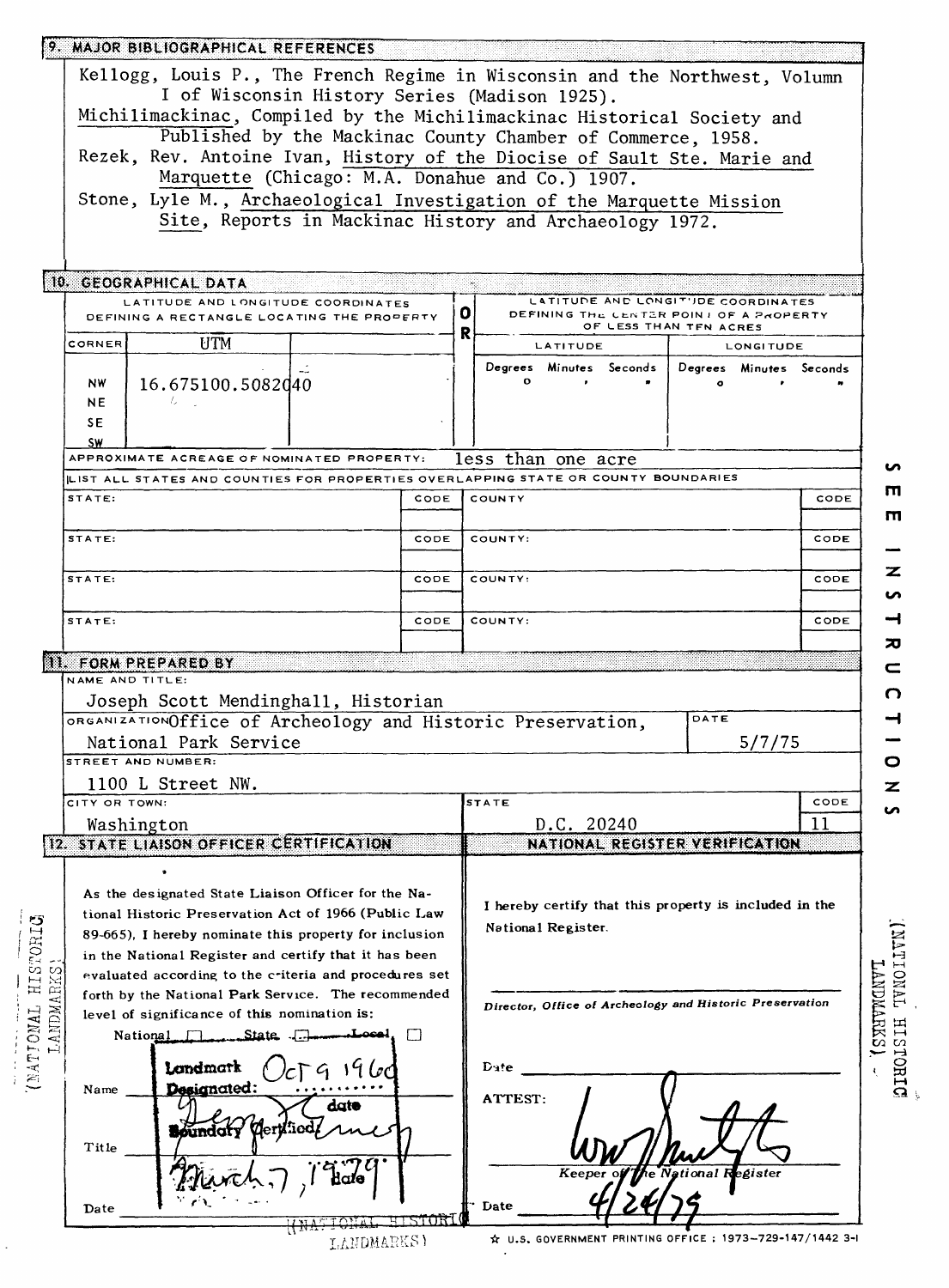| Form 10-300a |
|--------------|
| (July 1969)  |

| <b>STATE</b>        |      |
|---------------------|------|
| Michigan            |      |
| COUNTY              |      |
| Mackinac            |      |
| FOR NPS USE ONLY    |      |
| <b>ENTRY NUMBER</b> | DATE |
|                     |      |

# **NATIONAL REGISTER OF HISTORIC PLACES**

 $\ddot{\phantom{a}}$ 

## **INVENTORY - NOMINATION FORM**

St. Ignace Mission *(Continuation Sheet)*

*(Number all entries)* 

4. Owner of Property (cont'd)

**D.2**

Portions of the property are owned by the city of St Ignace as well as the University of Michigan at Detroit.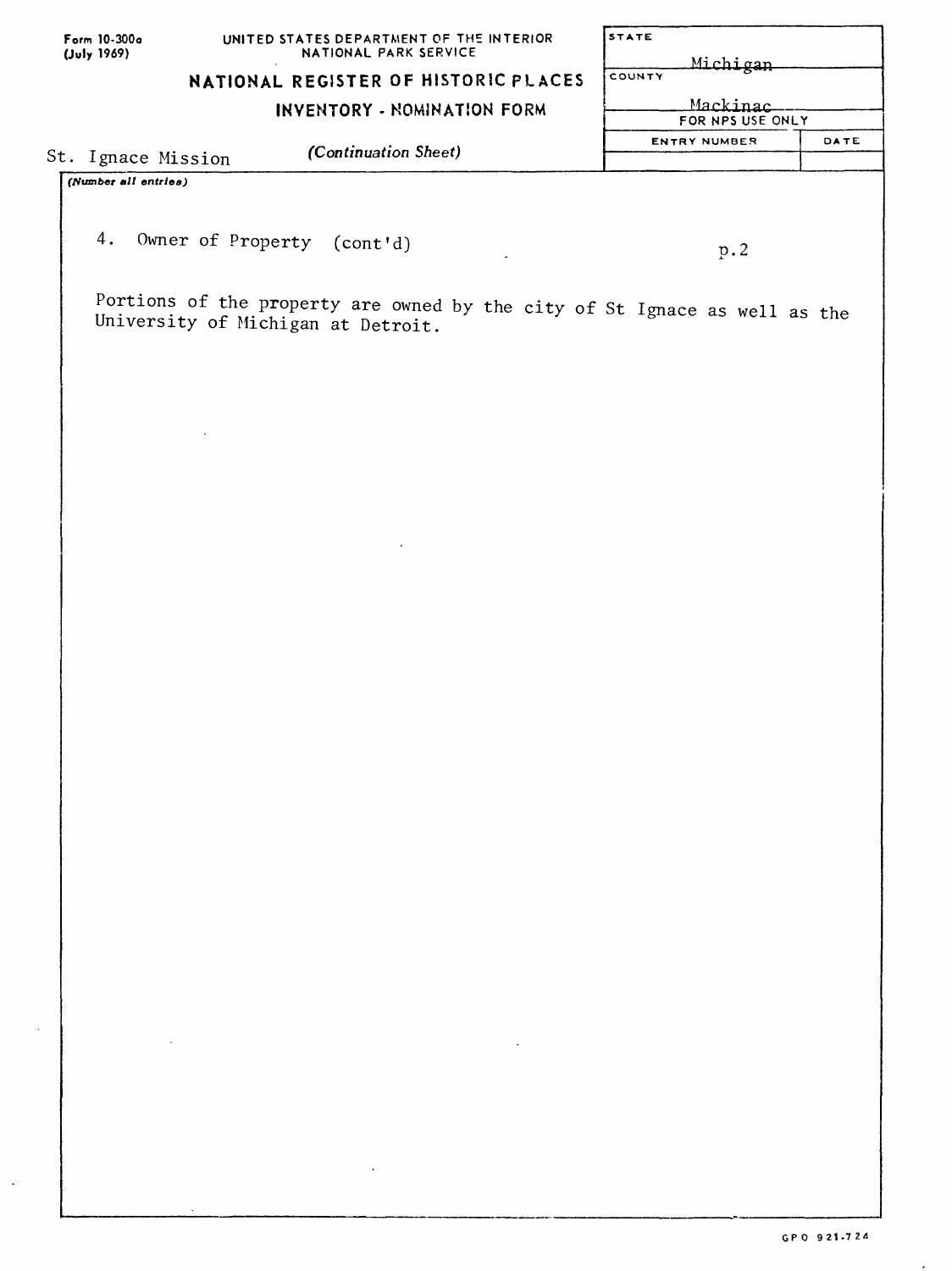| Form 10-300a                                | UNITED STATES DEPARTMENT OF THE INTERIOR                                                                                                                                                                                                 | STATE                                           |  |  |
|---------------------------------------------|------------------------------------------------------------------------------------------------------------------------------------------------------------------------------------------------------------------------------------------|-------------------------------------------------|--|--|
| (July 1969)<br><b>NATIONAL PARK SERVICE</b> |                                                                                                                                                                                                                                          | Michigan                                        |  |  |
|                                             | NATIONAL REGISTER OF HISTORIC PLACES                                                                                                                                                                                                     | COUNTY                                          |  |  |
|                                             | INVENTORY - NOMINATION FORM                                                                                                                                                                                                              | Mackinac                                        |  |  |
|                                             |                                                                                                                                                                                                                                          | FOR NPS USE ONLY<br><b>ENTRY NUMBER</b><br>DATE |  |  |
| St. Ignace Mission                          | (Continuation Sheet)                                                                                                                                                                                                                     |                                                 |  |  |
| (Number all entries)                        |                                                                                                                                                                                                                                          |                                                 |  |  |
| 8. Significance                             | Continued                                                                                                                                                                                                                                | page 2                                          |  |  |
|                                             | At this location Father Marquette spent more than two years serving the<br>sacrements to the natives and those Frenchmen who inhabited the area. Then                                                                                    |                                                 |  |  |
|                                             | in May of 1673 he and Louis Jolliet left St. Ignace to journey through the                                                                                                                                                               |                                                 |  |  |
|                                             | northern section of the Mississippi Drainage System. It was toon this                                                                                                                                                                    |                                                 |  |  |
|                                             | expedition that Marquette died enroute back from this trip south. He was<br>buried near Ludington, Michigan. It had been an expressed desire of                                                                                          |                                                 |  |  |
|                                             | Father Marquette to be buried at his beloved mission at St. Ignace. It                                                                                                                                                                   |                                                 |  |  |
|                                             | was not until the spring of 1677 that the remains of Father Marquette were                                                                                                                                                               |                                                 |  |  |
|                                             | exhumed by faithful followers and carried by canoe to the mission at                                                                                                                                                                     |                                                 |  |  |
|                                             | St. Ignace. There "Marquette's body was cleaned, the skeleton disarticulated                                                                                                                                                             |                                                 |  |  |
|                                             | and placed in a small burch box." <sup>1</sup> Internment was beneath the chapel.                                                                                                                                                        |                                                 |  |  |
|                                             | In 1705 the Marquette Mission was burned by Father Carheil before he left<br>the area to return to Quebec. With the destruction of the mission not only                                                                                  |                                                 |  |  |
|                                             | was the chapel lost but also the marker to the grave site of Father Marquette.<br>Over a century of practically uneventful years passed before the construction<br>of the second mission at St. Ignace. Contact was maintained, however, |                                                 |  |  |
| Ignace.                                     | between the French missionaries in Canada and the Indians and French at St.                                                                                                                                                              |                                                 |  |  |
|                                             | In 1837 a second mission was built at St. Ignace approximately one mile<br>south of the old Marquette Mission site. The second mission was basically<br>a continuation of the Marquette Mission and throughout its history is            |                                                 |  |  |
| held in 1838.                               | referred to as the Second Mission at St. Ignace. The first services were                                                                                                                                                                 |                                                 |  |  |
|                                             | Father Edward Jacker, conducting excavations at the site considered to be<br>the location of the first mission, uncovered fragments of bones which after                                                                                 |                                                 |  |  |
|                                             | investigation were acknowledged to be human. Other fragments were                                                                                                                                                                        |                                                 |  |  |
|                                             | discovered in the dig and Father Jacker concluded that "his findings                                                                                                                                                                     |                                                 |  |  |
|                                             | represented the remains of Father Marquette beyond any positive doubt." <sup>2</sup>                                                                                                                                                     |                                                 |  |  |
|                                             |                                                                                                                                                                                                                                          |                                                 |  |  |
|                                             |                                                                                                                                                                                                                                          |                                                 |  |  |
|                                             | <sup>1</sup> Ly1e Stone, Archaeological Investigation of the Marquette Mission Site,<br>Reports in Mackinac History and Archaeology 1972.                                                                                                |                                                 |  |  |
| 2<br>Ibid., p. 9.                           |                                                                                                                                                                                                                                          |                                                 |  |  |
|                                             |                                                                                                                                                                                                                                          |                                                 |  |  |
|                                             |                                                                                                                                                                                                                                          |                                                 |  |  |
|                                             |                                                                                                                                                                                                                                          |                                                 |  |  |

 $\mathbb{Z}^{\mathbb{Z}^2}$ 

 $\label{eq:1} \mathcal{C}(\mathcal{C}^{\text{in}}(\mathcal{C}^{\text{in}}),\mathcal{C}^{\text{in}}(\mathcal{C}^{\text{in}}),\mathcal{C}^{\text{in}}(\mathcal{C}^{\text{in}}),\mathcal{C}^{\text{in}}(\mathcal{C}^{\text{in}}))$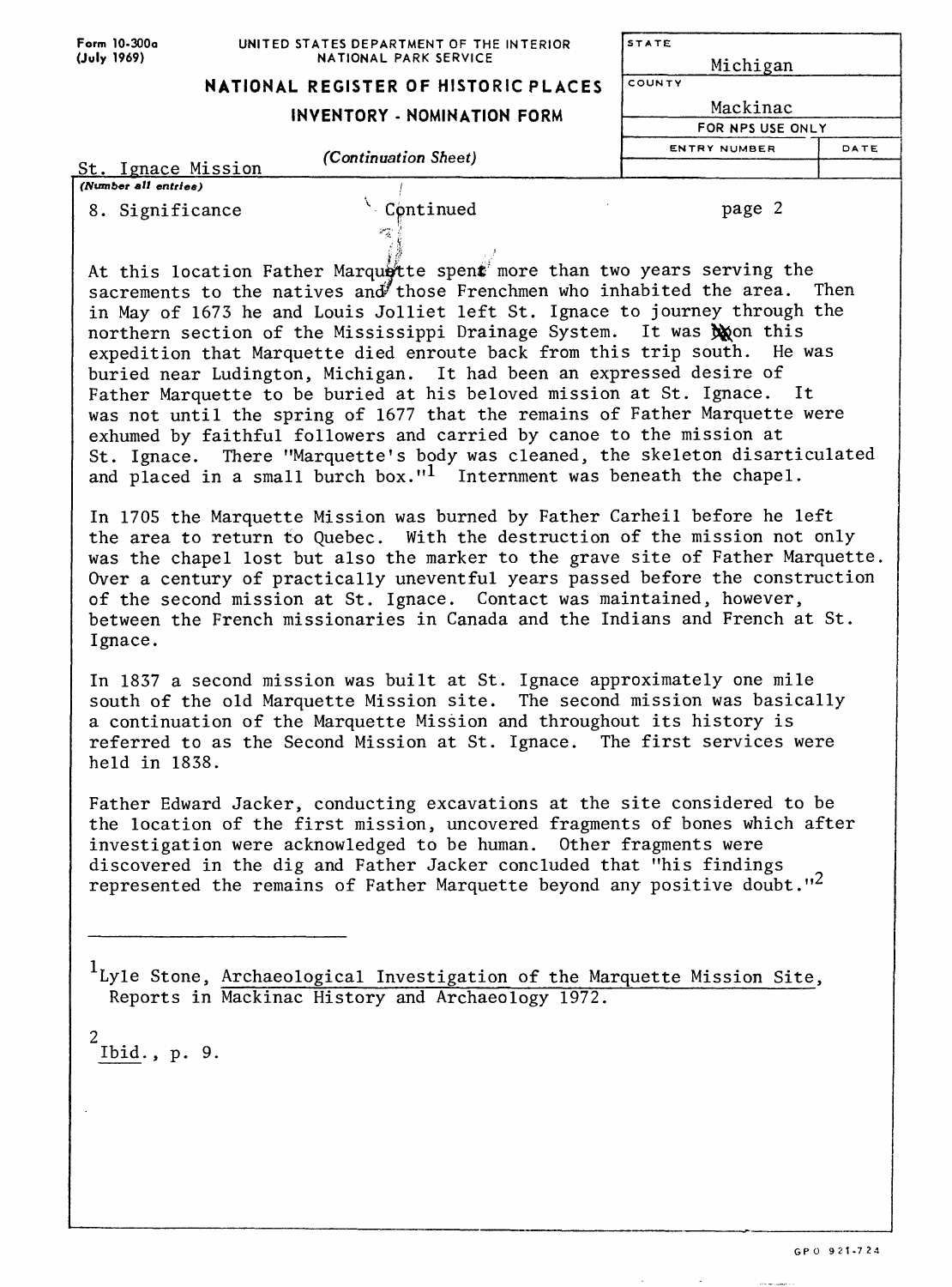# **STATE COUNTY** FOR NPS USE ONLY **ENTRY NUMBER DATE**

**NATIONAL REGISTER OF HISTORIC PL ACES INVENTORY - NOMINATION FORM**

*(Continuation Sheet)*

*(Number alt entries)*

ADDENDUM:

The purpose of archaeological research at the Marquette Mission Site was to seek evidence as a basis for evaluating the historical-archaeological significance and potential of the Marquette Park area. It was felt that information of this nature would be critical to any historical development plans anticipated by the Michilimackinac Historical S oiety.

Because field work could only be conducted on a test excavation buasis due to time limitations, the research project was designed to conduct intesive testing in the area of the presumed mission in order to recover as much information as possible relating to the archaeological status of the mission.

After an excavation strategy was chosen, specific excavation techniques were designed to implement and to maximize this strategy. A grid system was adopted which permitted excavations to cross section the supposed mission walls at right angles. The grid system was established on an approximate magnetic northsouth, east-west basis, eith the position of datum placed in the approximate center of the mission. The grid was defined by north-south and east-west lines which intersected at right angles every 10 feet. Vertical excavation units were also adopted to a specific excavation strategy. After the sod zone was removed, excavations were conducted to the extent possible in terms of existing stratigrpahic units

All test units were excavated to a bleow surface depth of approximately 3 feet 6 inches to 4 feet. Vertical control was maintained by below surface measurements from the test unit corners and sides.

All excavation units were back. filled and resodded on the last day of the project. Site relocation was facilitated by the location of excavation unit corner posts and the zero north-south, east-west datum post which were left in place at ground level. Permanent nearby land marks are also provided on the site map as a basis for exact grid relocation.

The information derived from the excavations demonstrated three distinct ine information deflyed from the excavations demonstrated three descenses<br>occupation periods. Although conclusive evidence was not provided to demonstrate the presence of Marquette's mission at the site, it may be said that the site supported an occupation which whould have been approximately concemporary with this mission period.